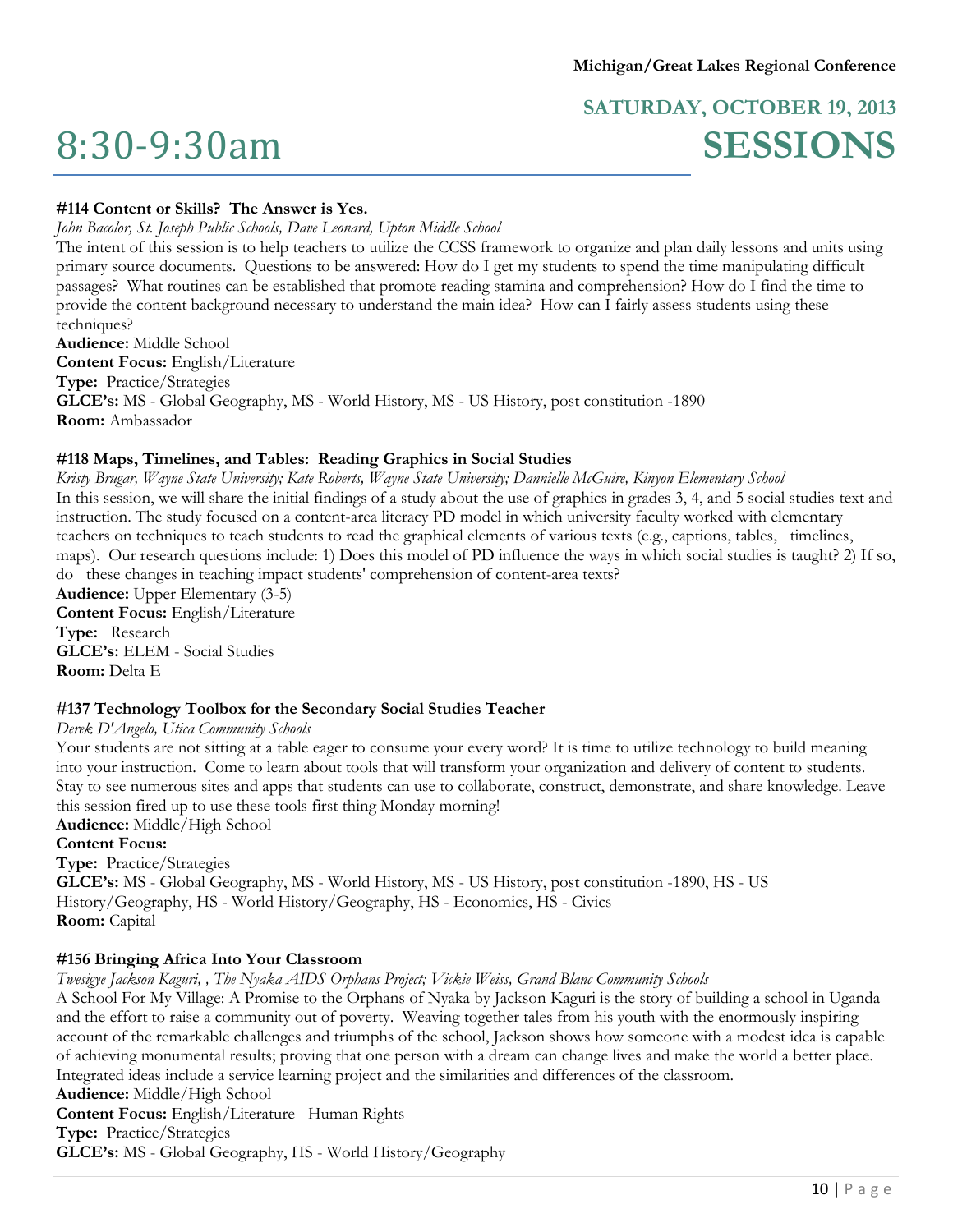**Room:** Delta C

### **#158 Ancient Egypt and the Mythical City of Amarna**

*Bill Meyer, Bronxville High School*

King Tut, mummies, pyramids, nothing captures the imagination more than the topic of Ancient Egypt. This session will provide an in-depth look at an often overlooked and equally misunderstood period of Egyptian history, Amarna. Through an examination of Amarna, the lost City of the Sun, participants will be offered a rich curriculum with a series of both literary and historical resources to explore the mysteries of Egypt, King Tut, and the heretic pharaoh, Akhenaten.

**Audience:** Middle/High School **Content Focus:** English/Literature

**Type:** Content/Subject Knowledge Practice/Strategies Research **GLCE's:** MS - World History, HS - World History/Geography

**Room:** Delta W

### **#120 Teaching High School Civics**

*Alycia Chase, West Bloomfield High School; Jennifer Simone, Berkley High School*

Are you using or thinking of using the Michigan Citizenship Collaborative Curriculum to teach high school civics? This is the session for you! Several of the writers will share their favorite lessons and activities that demonstrate the variety of instructions practices embedded in MC3. Join us as we explore a unit of study and highlight the use of textual analysis, case studies, simulations, and primary sources to improve students' understanding of civic and law-related concepts. **Audience:** High School

**Content Focus:** English/Literature **Type:** Practice/Strategies **GLCE's:** HS - Civics **Room:** Michigan

# 8:30-10:40am

#### **#121 Big History Project**

*Bob Bain, University of Michigan*

Imagine teaching the history of everything, from the Big Bang to the Future. And imagine that you could invite some of the world's great thinkers to give 10 minute mini-lectures to your students. And imagine you get "just-in-time" professional development and hundreds of resources to help you steer your students through a history of the cosmos. Well, don't tax your imagination: Big History Project's course in "big history" exists and is freely available. Come explore with Bob Bain some of BHP's text-based investigations to illuminate the connections to civic education and Common Core.

**Audience:** Middle/High School **Content Focus:** English/Literature **Type:** Practice/Strategies **GLCE's:** HS - US History/Geography, HS - World History/Geography **Room:** Ballroom

# 9:40-10:40am

# **#128 Implementing MC3 World Geography and Global Issues in Middle School**

*Amy Bloom, Oakland Schools*

Hear from several teachers who are implementing this new MC3 curriculum. We will share district and classroom level experiences and give insights into how we have integrated these materials in our classroom practices. We will highlight some of our favorite learning activities and some modifications we have made. We will also identify some challenges this new curriculum presented for us and our students and how we navigated those challenges. Good for grades 6th-7th. **Audience:** Middle School

**Content Focus:** English/Literature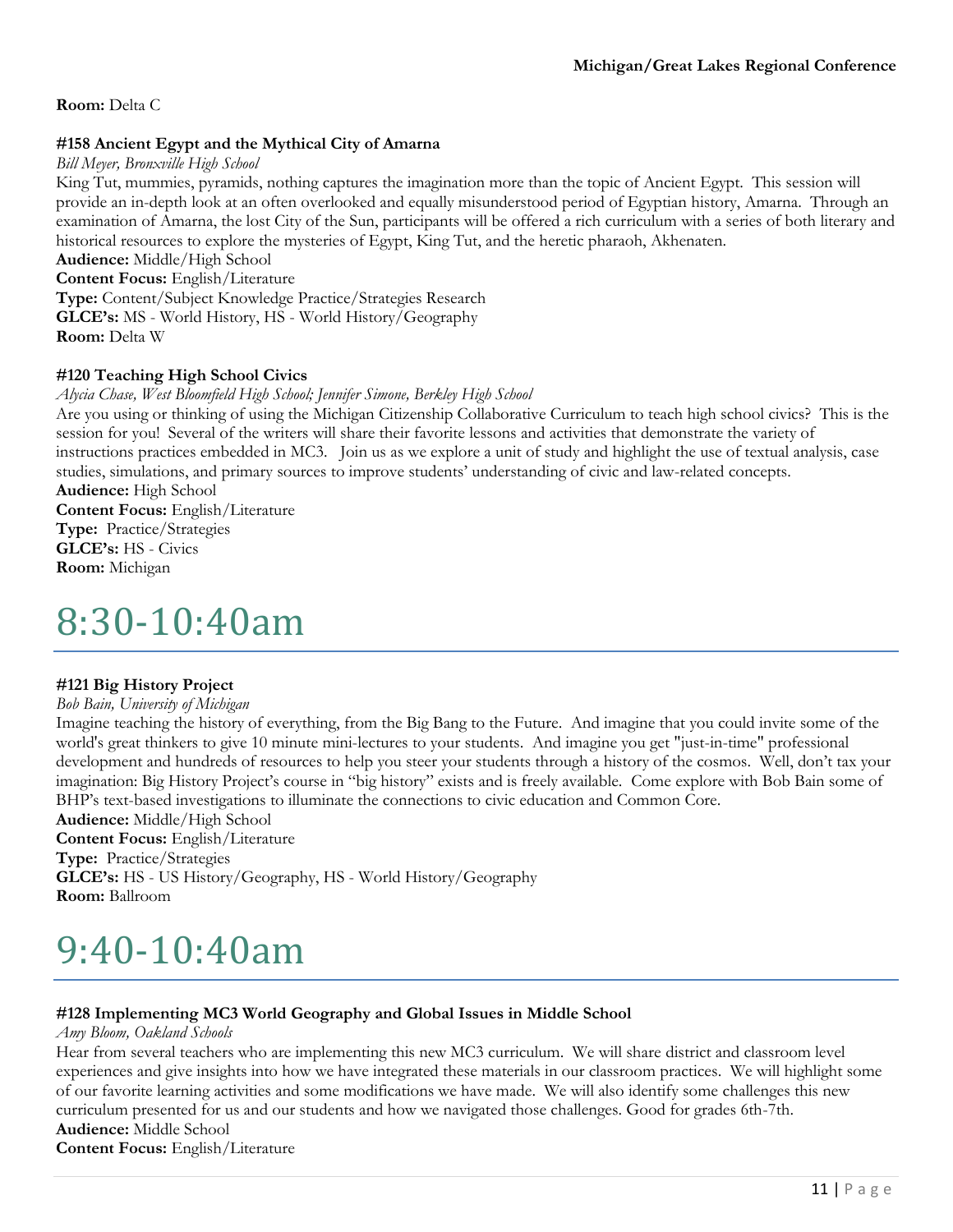**Type:** Practice/Strategies **GLCE's:** MS - Global Geography **Room:** Capital

### **#124 Convergence of Disciplines: A Inquiry into Interdisciplinary Instruction**

*Kristy Brugar, Wayne State University*

Results of an interdisciplinary (history, literacy, and the visual arts) curriculum intervention in 5th grade classrooms will be shared. Three questions are addressed: (1) How does students' learning in history change following their participation in an interdisciplinary unit and how does their learning compare to students who learn through traditional methods?; (2) In what ways do students who participate in an interdisciplinary unit demonstrate engagement and historical thinking skills?; and (3) How do teachers view the feasibility of implementing an interdisciplinary curriculum?

**Audience:** Upper Elementary (3-5) **Content Focus:** English/Literature **Type:** Research **GLCE's:** ELEM - History **Room:** Delta E

#### **#134 How Well Do you Know Your Northern Neighbor, Canada?**

*Rania Hammoud, Michigan Geographic Alliance*

Canada is a neighboring country and major trading partner with the United States. However, many U.S. students lack knowledge about the history and geography of the second largest country in the world. In this workshop, participants will be introduced to a middle/high school unit on Canada which incorporates geography skills, reading strategies, formative assessments, and technology. Teachers will be given a variety of hands-on, project based activities that will engage students and support diverse learning styles. Upon covering this unit, students will be able to compare and contrast Canada to the United States and also gain a depth of knowledge about Canada's different regions, climate, culture, and economic activity. **Audience:** Middle School

**Content Focus:** English/Literature **Type:** Content/Subject Knowledge Practice/Strategies **GLCE's:** MS - Global Geography **Room:** Delta C

#### **#172 Reading Can Be Misleading**

#### *David Klemm, Muskegon Area Intermediate School District*

Text alone often leads to misunderstanding; historical literacy requires more. Other sources help all learners to analyze the will of the people in the election of 1860. Participants will understand the limits of written texts in explaining complex historical events, the need for literacy in non-text sources and will develop a greater understanding of the Electoral College. Connections will be made with current debate, showing both apologists and proponents for change to the Electoral College create new and difficult essential questions with their arguments.

**Audience:** Middle School

**Content Focus:** Reading Standards for Literacy in History/Social Studies **Type:** Content/Subject Knowledge Practice/Strategies **GLCE's:** MS - US History, post constitution -1890, HS - Civics **Room:** Ambassador

#### **#131 Genocide--Never Again, When will we really mean it?**

#### *Beverly Feldkamp*

2014 commemorates the 20th anniversary of the Rwandan genocide. After over 1 million people were slaughtered, the world said, "Never again!" However, ten years later the world watched a repeat in Darfur and Syria could be next. This classroom ready lesson (presented by a MGA teacher consultant) helps teachers guide their students in understanding the causes, effects, and solutions to genocide while providing activities to increase student awareness. An extensive list of resources is provided. **Audience:** High School

#### **Content Focus:**

**Type:** Content/Subject Knowledge **GLCE's:** HS - World History/Geography **Room:** Delta W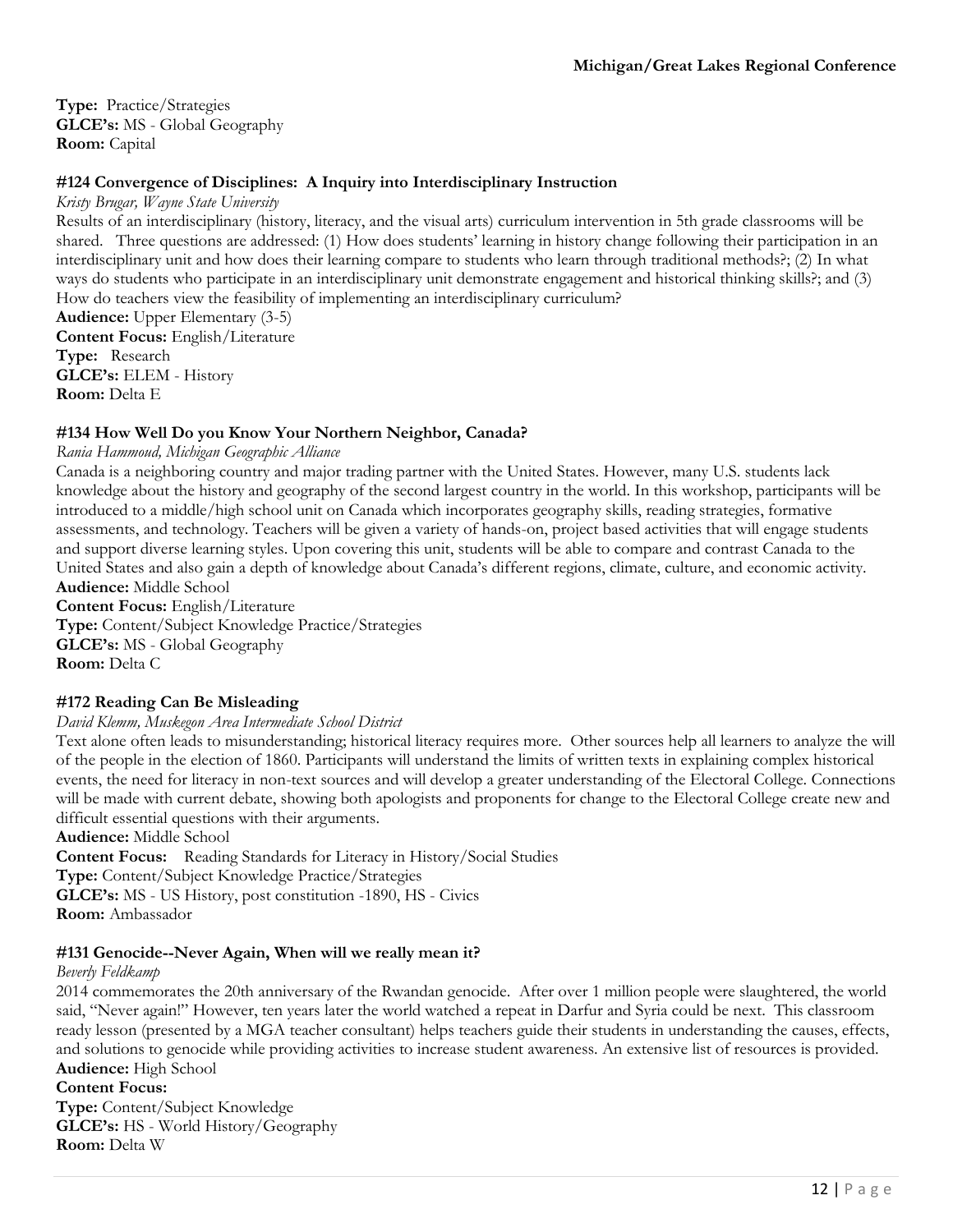# 11:15am-12:15pm

### **#123**

### *Elizabeth Raker, PhD, The Unoversity of Findlay*

This presentation will introduce the High School Social Studies Teacher Performance Assessment (edTPA). This assessment is being developed under the leadership of Stanford University with the scoring being completed under the direction of Pearson. The edTPA, currently being piloted in several states, will be a requirement for state licensure/certification of new classroom teachers. While the template and accompanying tasks are the same for each license/certification content area, each has unique requirements that are to be completed during student teaching. Submission and scoring are completed electronically. This presentation will highlight the requirements, challenges, and opportunities that the eTPA for High School Social Studies provides for student teachers, high school cooperating teachers, administrators, and teacher education programs.

**Audience:** High School

### **Content Focus:**

**Type:** Practice/Strategies

**GLCE's:** This presentation does not directly address any of these standards. Instead, it looks at new elements of teacher training/assessment required for social studies licensure/certification. **Room:** Michigan

### **#146 Edmodo--Social Networking in the Classroom**

#### *Kelly Eddy, Mary Helen Diegel, Churchill High School*

Teachers will learn to use the FREE online microblogging site Edmodo. This innovative classroom tool allows the teacher to interact with students in a facebook like format, but still have the ability to monitor each post. This is perfect for the teacher looking to integrate 21st century skills into their classroom.

**Audience:** Middle/High School **Content Focus:** General **Type:** Content/Subject Knowledge, Practice/Strategies **GLCE's: Room:** Ambassador

#### **#132 Using iPads in the Social Studies Classroom**

*Carol Johnston, Boyne City Public Schools; Erin Luckhardt* Going 1:1 with iPads or have a few in your classroom? We'll show you how we use iPads in our middle school 1:1 classrooms. Featured apps include iTunes U, iBooks, Edmodo, Evernote, GeoQuiz, and Google Earth. **Audience:** Middle/High School **Content Focus:** English/Literature **Type:** Content/Subject Knowledge Practice/Strategies **GLCE's:** MS - Global Geography, MS - World History, MS - US History, post constitution -1890, HS - US History/Geography, HS - World History/Geography, HS - Economics, HS - Civics, Technology **Room:** Delta W

#### **#162 Land and Environment**

*Marty Mater, Michigan Geographic Alliance*

Free resources for teaching about Michigan! Participants will use new MEECS materials developed by MGA, including posters (Energy Resources, Land Cover, Land Stewardship and Land Cover/Land Use, and Land, Air and Water) and maps (Water World and Human World). These lessons and activities are aligned with 3rd and 4th grade GLCEs and specifically designed to teach about environmental issues and land-use. **Audience:** Upper Elementary (3-5) **Content Focus:** Science **Type:** Content/Subject Knowledge

**GLCE's:** ELEM - Geography **Room:** Delta E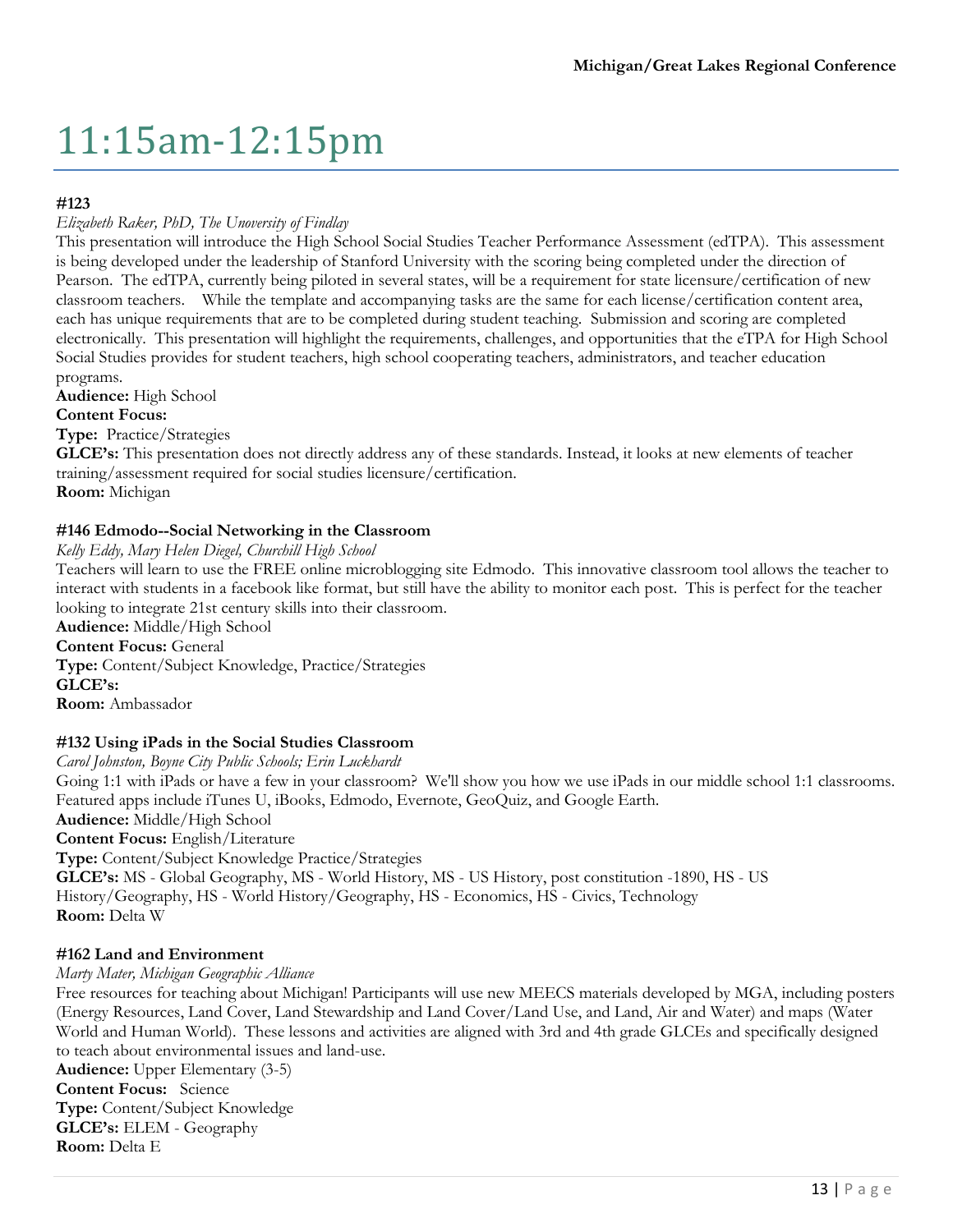# **#106 Mock Trials for the Classroom and Competition**

#### *Jeff May, JD, Michigan Center for Civic Education*

Mock Trials are a high-interest, active strategy for teaching about the American system of justice, teaching content using historical cases or contemporary issues, and for developing public speaking skills. This session will provide participants with sources for free mock trial materials as well as information and advice about competing in the Michigan High School Mock Trial Tournament.

**Audience:** High School **Content Focus:** English/Literature **Type:** Practice/Strategies **GLCE's:** HS - Civics **Room:** Delta C

#### **#127 Using MC3 to Teach World History in the Middle School**

*Darin Stockdill, Oakland Schools*

Hear from several teachers who are implementing this new MC3 curriculum. We will share district and classroom level experiences and give insights into how we have integrated these materials in our classroom practices. We will highlight some of our favorite learning activities and modifications we have made. We will also identify some challenges this new curriculum presented for us and our students and how we navigated those challenges. Good for grades 6th-7th.

**Audience:** Middle School

**Content Focus:** English/Literature **Type:** Practice/Strategies **GLCE's:** MS - Global Geography, MS - World History **Room:** Capital

# 2:40-3:40pm

#### **#138 The Koreas - What Every American Should Know**

*Lori Barber, Michigan Geographic Alliance; Robert Lurie, Waverly High School* Can I submit this to you later? I will be traveling to Korea in June and will be able to solidify the main focus. **Audience:** Middle/High School **Content Focus: Type:** Content/Subject Knowledge Practice/Strategies **GLCE's:** HS - World History/Geography **Room:** Delta C

#### **#164 How to use the Library of Congress**

*Anthony Salciccioli, Clarenceville High School* The Library of Congress is the largest library in the world and they have digitized over 15 million of its holdings. Presenter and Midwest LOC trainer, Anthony Salciccioli will teach you how to utilize the Library of Congress in your classroom. **Audience:** All grade levels **Content Focus:** English/Literature Math **Type:** Practice/Strategies **GLCE's:** Social Studies Electives **Room:** Delta W

#### **#157 Impacts of Climate Change in the Great Lakes**

*Cindy Bloom, Michigan Geographic Alliance, Comstock Middle School; Marty Mater, Michigan Geographic Alliance* After examining the indicators of climate change in the Great Lakes Region, students use research, discussion, and writing

activities to explore possible impacts and consequences. Multiple perspectives will be probed. This presentation is based on materials developed for the MEECS project (Michigan Environmental Education Curriculum Support).

**Audience:** Upper Elementary/Middle School

**Content Focus:** 

**Type:** Content/Subject Knowledge Practice/Strategies **GLCE's:** ELEM-Geography, MS - Global Geography, Public Discourse and Decision Making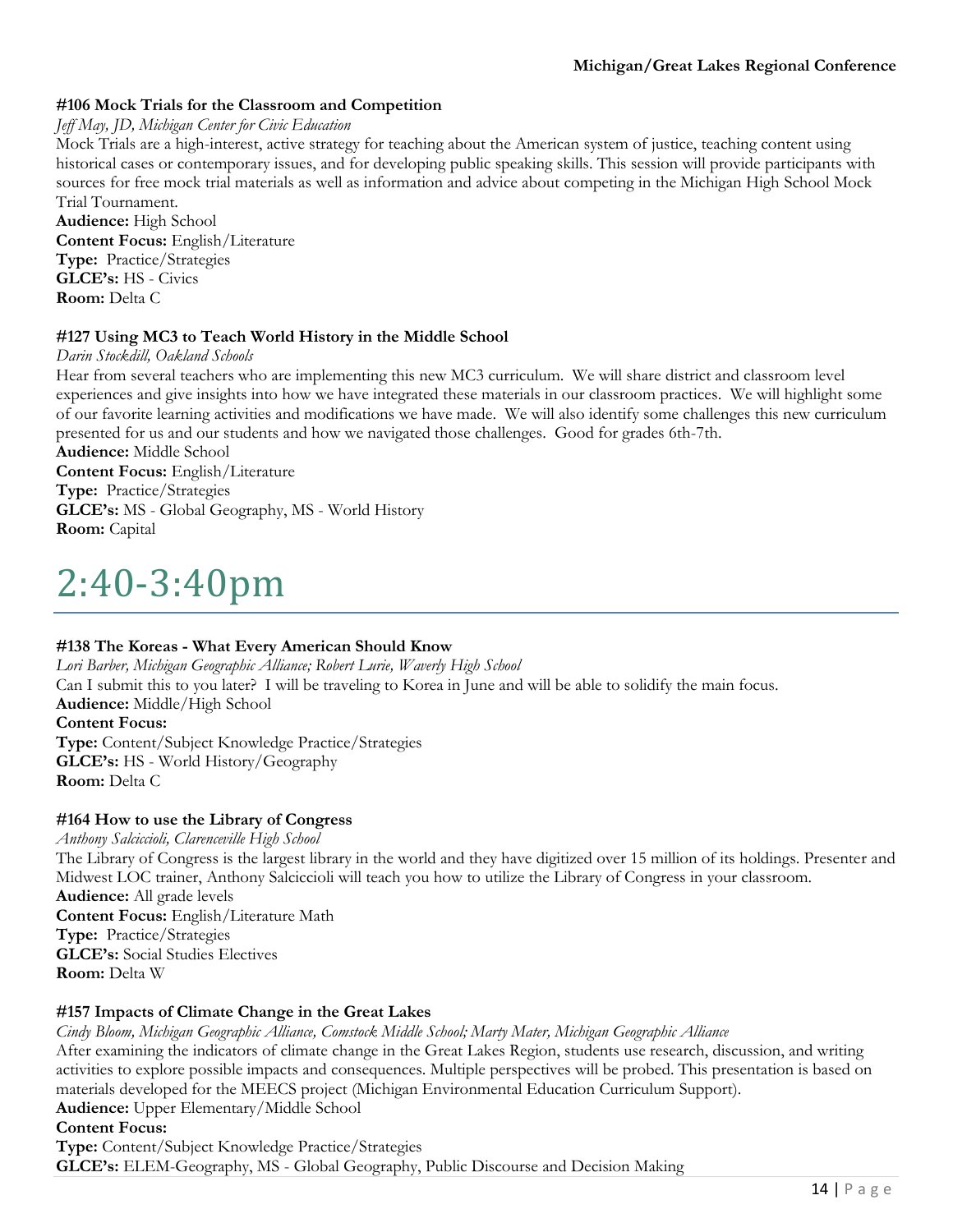**Room:** Delta E

# **#119 Make Social Studies the Highlight of Their Day**

*Blythe Raikko, Marquette Area Public Schools; Kris O'Connor, Marquette Area Public Schools*

Join two highly caffeinated history teachers in an interactive quest to discover engaging methods that make teaching and learning Secondary Social Studies relevant, meaningful and above all, fun.

# **Audience:**

#### **Content Focus:**

**Type:** Practice/Strategies, Content/Subject Knowledge

**GLCE's:** MS - US History, post constitution -1890, HS - US History/Geography, Eniglish/Literature **Room:** Ambassador

#### **#117 High School World History: Perspectives and Lessons from the Field**

*Alec Snyder, Royal Oak High School; Ronna Bordoley, West Bloomfield HS; Kenneth Cameron, Bloomfield Hills Schools* We love teaching world history! And you will too after attending this session. Join three teachers from three different school districts as they share their favorite and most successful world history lessons. Session highlights include the use of primary sources, text-based analysis, and pushing students to think critically. Materials will be shared.

**Audience:** High School

**Content Focus:** English/Literature **Type:** Content/Subject Knowledge Practice/Strategies **GLCE's:** HS - World History/Geography **Room:** Capital

### **#129 Reaching All Readers: Diagnostic Assessment and Instruction in the Social Studies Classroom**

*Darin Stockdill, PhD, Oakland Schools*

In this session, teachers will learn about a diagnostic assessment tool that can help them learn more about their students as social studies learners and readers. This tool will allow them to collect meaningful data in a manageable way and then make instructional decisions based upon this data. We will then explore specific reading strategies that can be used in response to patterns in the data to help students become more thoughtful and effective social studies learners and readers. **Audience:** Middle/High School

# **Content Focus:**

**Type:** Practice/Strategies **GLCE's: Room:** Michigan

# 3:50-4:50pm

# **#140 Getting Better -- Empowering Master Teachers; Improving Teaching and Learning**

*Amy Bloom, Oakland Schools; Anastasia Mortimore, West Bloomfield High School; Brian Pierce, Clarkston High School; Kathryn Gustafson, Farmington High School; Alaina Brown, Novi High School; Alycia Chase, West Bloomfield High School*

When you are good at what you do, how do you get better? That was the challenge our ISD posed to 9 high school social studies teachers. We reinvigorated our passion and learned from each other through classroom observations and dialogue. It was an amazing journey as we explored school climate, culture, and teaching across 6 different districts: Bloomfield, Clarkston, Farmington, Novi, Royal Oak. West Bloomfield. Learn how you can bring this on-site learning to your district. **Audience:** High School

**Content Focus:** English/Literature

**Type:** Practice/Strategies Research

**GLCE's:** HS - US History/Geography, HS - World History/Geography, HS - Economics, HS - Civics **Room:** Michigan

#### **#126 Diving in to DOK**

*Rebecca Bush, Ottawa Area ISD; David Johnson, Wexford-Missaukee ISD* The college, career, and civic life framework demands higher levels of critical thinking from students. What does "fewer, clearer, and higher" in regards to a social studies classroom mean? Jump into the "Depth of Knowledge" ocean to analyze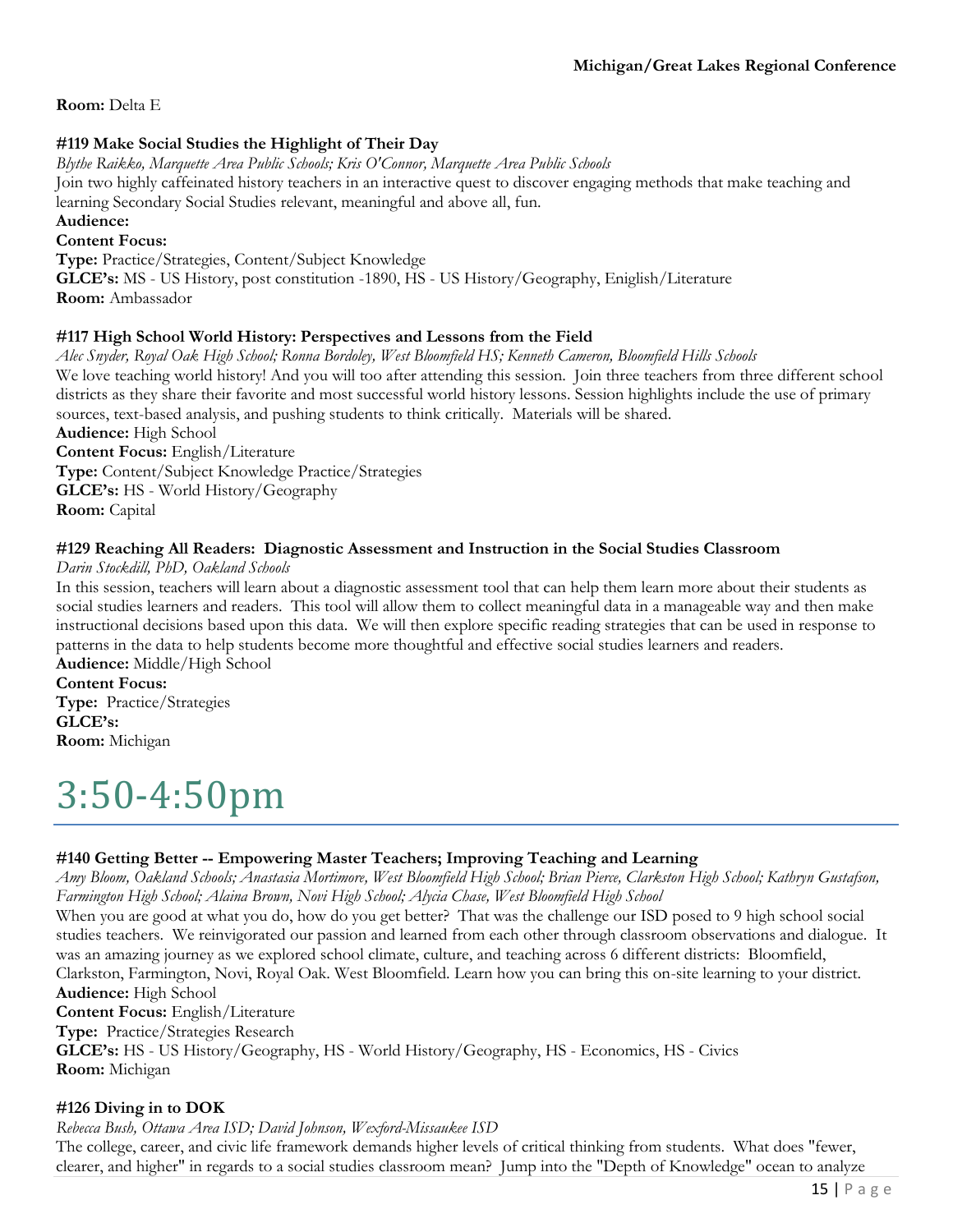curriculum, plan lessons, and implement assessments. Classroom-ready examples of lessons, instructional strategies, and Smarter-Balanced like assessments will be provided. **Audience:** Middle/High School **Content Focus:** English/Literature **Type:** Practice/Strategies **GLCE's:** MS - US History, post constitution -1890, HS - US History/Geography **Room:** Ballroom

#### **#125 Economic Thinkers**

*David Dieterle, MCEE; Walsh College Center for Economic Education*

The session will be an introduction of a new publication, edited by the presenter Dr. David Dieterle of MCEE and Walsh College. Contributing authors may also present biographies of economists through history who have defined the science. The session will present teachers materials for their economic history lessons.

**Audience:** High School **Content Focus:** English/Literature **Type:** Content/Subject Knowledge **GLCE's:** HS - Economics **Room:** Capital

#### **#145 A is for Antiques: Explorations for Young Historians**

*Nancy Domke*

Yes, young children CAN develop a sense of history when techniques appropriate to a child's development are employed. Discover how to incorporate hands on exploration of antiques and artifacts in order to enhance student interest in and understanding of the past. Through object based lessons that incorporate literature, scientific observation and common core standards, even the youngest students will grasp historical concepts.

**Audience:** Early Elementary (K-2) **Content Focus:** English/Literature Math Science **Type:** Practice/Strategies **GLCE's:** ELEM – History, Technology

**Room:** Delta E

#### **#163 Teaching 21st Century Skills within the Common Core**

*Christian LeButt, LeButt Publishing, LLC*

The modern world demands that students can think critically, be creative, use technology, be self-directed, work well with others, and learn for a lifetime. How can these skills be taught within the same activities that teach the core curriculum? Christian LeButt, author of Empowering Your Students for the 21st Century, will help you create a 21st century classroom. **Audience:** Middle/High School

#### **Content Focus:**

**Type:** Practice/Strategies **GLCE's:** Embedding 21st century skills within all GLCEs and HSCEs **Room:** Delta W

#### **#159 Population Connection: What is it and how can their lessons and materials fit in with my teaching?**

*Kristi Karis, Michigan Geographic Alliance*

This overview of Population Connection, a national organization that educates students and advocates action to stabilize world population at a level that can be sustained by Earth's resources, is aimed at educators of all levels. Learn more about the excellent teaching resources. Sample lessons for young learners, elementary/secondary students, and pre-service teachers. Participants receive a CD of over 50 lessons and other handouts.

**Audience:** Middle School **Content Focus:** Math Science **Type:** Content/Subject Knowledge **GLCE's:** MS - Global Geography **Room:** Delta C